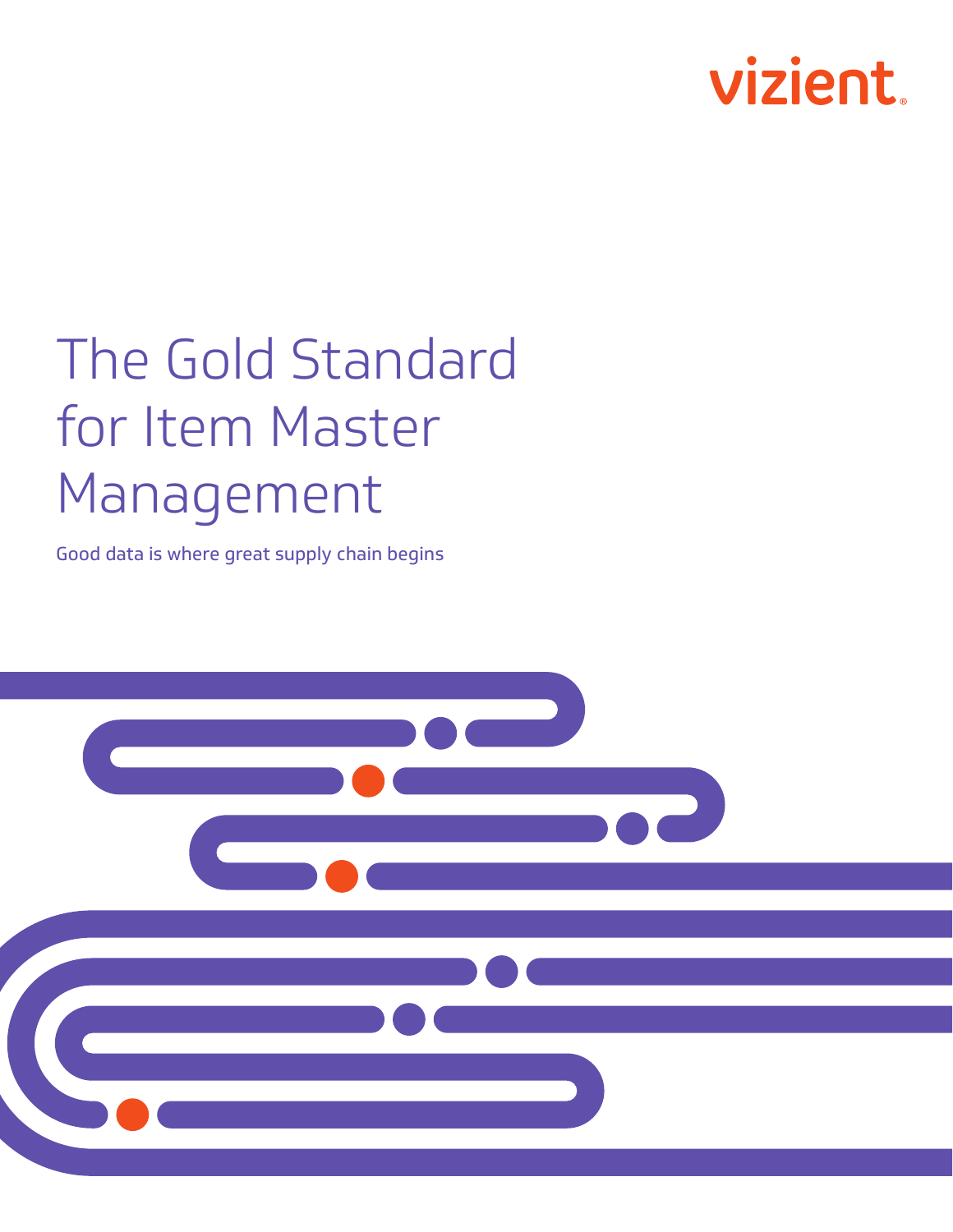## Executive summary

As value-based reimbursement becomes the new health care normal, reducing costs is more critical than ever. But as supply chain executives and managers work to incorporate this new way of thinking into their daily workflow, some may be overlooking one of the most basic, yet impactful, areas of all.

A healthy supply chain begins with a healthy item master, and many of a health system's supply chain processes begin with the item master. Errors can be costly, resulting in increased labor costs and logistic expenses and inefficient contract management and accounts payable processes, among other shortcomings. Item master mistakes can make it difficult to prove that your organization is meeting contract volume and commitment requirements.

The after-effects of incorrectly entered data (or data not entered at all) often resembles a line of dominoes, one falling sequentially after the other. One error can affect multiple departments, cause unnecessary delays, and cost valuable human resources and money that no system can afford.

Today's time- and resource-challenged organizations often rely on data cleansing experts with the scalability, resources and technology to develop their best-in-class data management initiatives. A quality item master is a huge step toward reduced costs and improved supply chain operations.

*"It's easy for health systems to underestimate the extent or depth of their data management problem. They don't realize just how dirty their data is until the cleansing process begins."*

#### **Tom Bozarth**

Senior Director, Item Master Services Vizient

### Role of the item master

The item master is a core set of data that feeds into many day-to-day functions that are critical to hospital operations, including:

#### **Purchase orders**

- Manual orders (paper)
- Electronic data interchange orders

#### **Inventory control**

- Stock locations (warehouse)
- Bin locations
- Inventory levels (minimum, maximum, par, reorder)

#### **Operations systems for multiple hospital services**

- Epic (operating room management software)
- Pyxis (operating room inventory stations)

Many of the hospital's most basic and important supply chain processes rely on the item master as their foundation, and it drives purchasing, inventory and operating room product movement.

Costly errors—from inconsistent descriptions, missing vendor data and duplicate items to incorrect or missing catalog numbers and mismatched or missing prices and units of measure—are not something health systems can afford.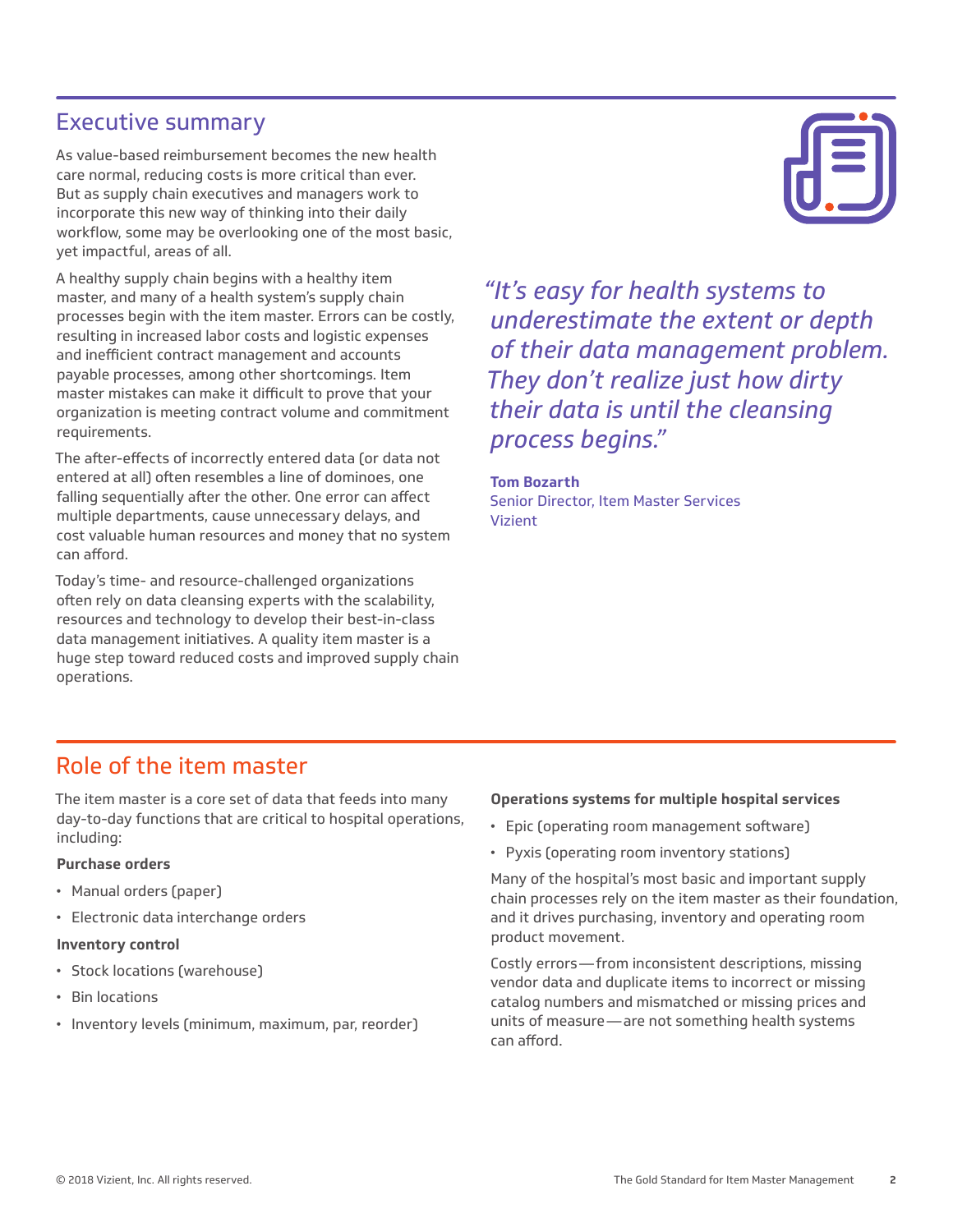## The true cost of dirty data

The quality of your item master and data management processes has a significant downstream impact on supply chain operations. Poor or weak data management processes can result in:

- Increased labor and logistic expenses
- Stagnant or increased product inventories
- Increased maverick spending
- Inefficient contract management and accounts payable processes
- Inaccurate analytics and reporting—"dirty data"

**Consider this:** Approximately 95 percent of a health system's purchase order lines tie back to a product item that is managed in the item master. If that data is unreliable, you could be leaving money on the table during a time of major industry transition when every dollar counts. Vizient® experts affirm this after more than 10 years of working hands-on with hundreds of health systems to rectify their data and implement clean data processes.

Vizient research shows that approximately 30 percent of the average item master contains bad data. Therefore, an item file of 60,000 unique records would have 18,000 records that contain bad data.

Cleansing such an item master file requires significant manpower. Companies average 25 minutes per SKU annually addressing out-of-sync data integrity issues, according to research from global management consulting firm A.T. Kearney.**<sup>1</sup>**

For an employee making \$38,000 annually, that means each SKU costs \$7.61 to correct. Therefore, cleansing 18,000 records could cost the average health system nearly \$137,000 annually.

#### **Example of item file containing 60,000 records**



## 30% of 60,000=18,000

**Total records containing bad data**

25 minutes per SKU

**Average time to address out-of-sync data**

 $1$  SKU = \$7.61 **Based of an annual salary of \$38,000**

## 18,000SKUs = \$137,000

**Annual cost of cleaning bad data**

<sup>1</sup> Benefits of a PIM System. Jorij Abraham. SpringerLink website. https://www.springer.com/cda/content/document/cda\_ downloaddocument/9783319053226-c2.pdf?SGWID=0-0-45- 1454017-p176603245. Accessed April 4, 2018.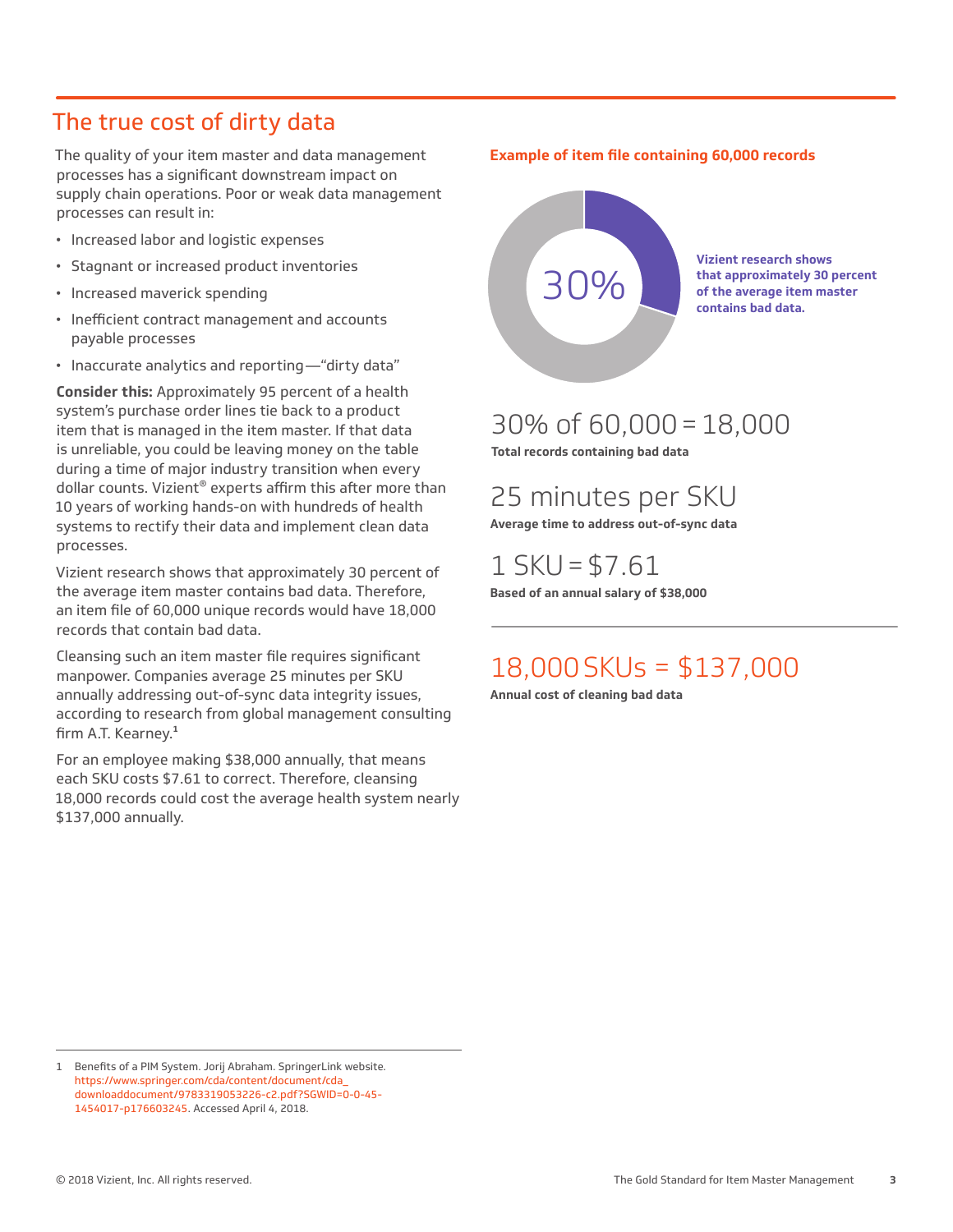#### **The quality of your item master has a significant downstream impact on your supply-chain operations**



#### How a cleansed item master can save 3% in supply costs

Over a three-year period, a 350-bed health system added four critical access hospitals, improving care across its extensive rural service network. However, merging data from the new hospitals further degraded data quality in the system's item master. Data quality was already slipping due to inadequate data maintenance following a comprehensive cleansing a few years earlier. Multiple item master entries for the same products and thousands of missing and incorrect manufacturer numbers made manually identifying and correcting duplicates an impossible task for the limited number of staff members.

The health system worked with Vizient to improve its data quality and reporting using proven technology solutions, data-driven methodologies, and an expert adviser and analyst. Vizient immediately showed the system that 30 percent of its item master manufacturer numbers were incorrect, and another

25 percent had no manufacturer numbers at all. Approximately 6,700 items were ordered multiple times but were not in the item master and 1,800 items had not been ordered in years and could be inactivated.

Together, the health system and Vizient created a project plan. The system removed all item master duplicates and added or corrected more than 10,000 manufacturer codes. The team also imported more than 25,000 UNSPSCs, 7,500 HCPCS codes and 5,700 GTINs. The system's item master completeness index is now in the top 10 percent of organizations that Vizient analytics track.

The supply chain department is seeing improvements in accuracy, contract compliance and discounts earned, and anticipates that optimized contract performance can cut supply costs 3 percent. Just as important, Vizient technology automates much of the work necessary to keep the item master current.

UNSPSC = United Nations Standard Products and Services Code; HCPCS = Healthcare Common Procedure Coding System; GTIN = Global Trade Item Number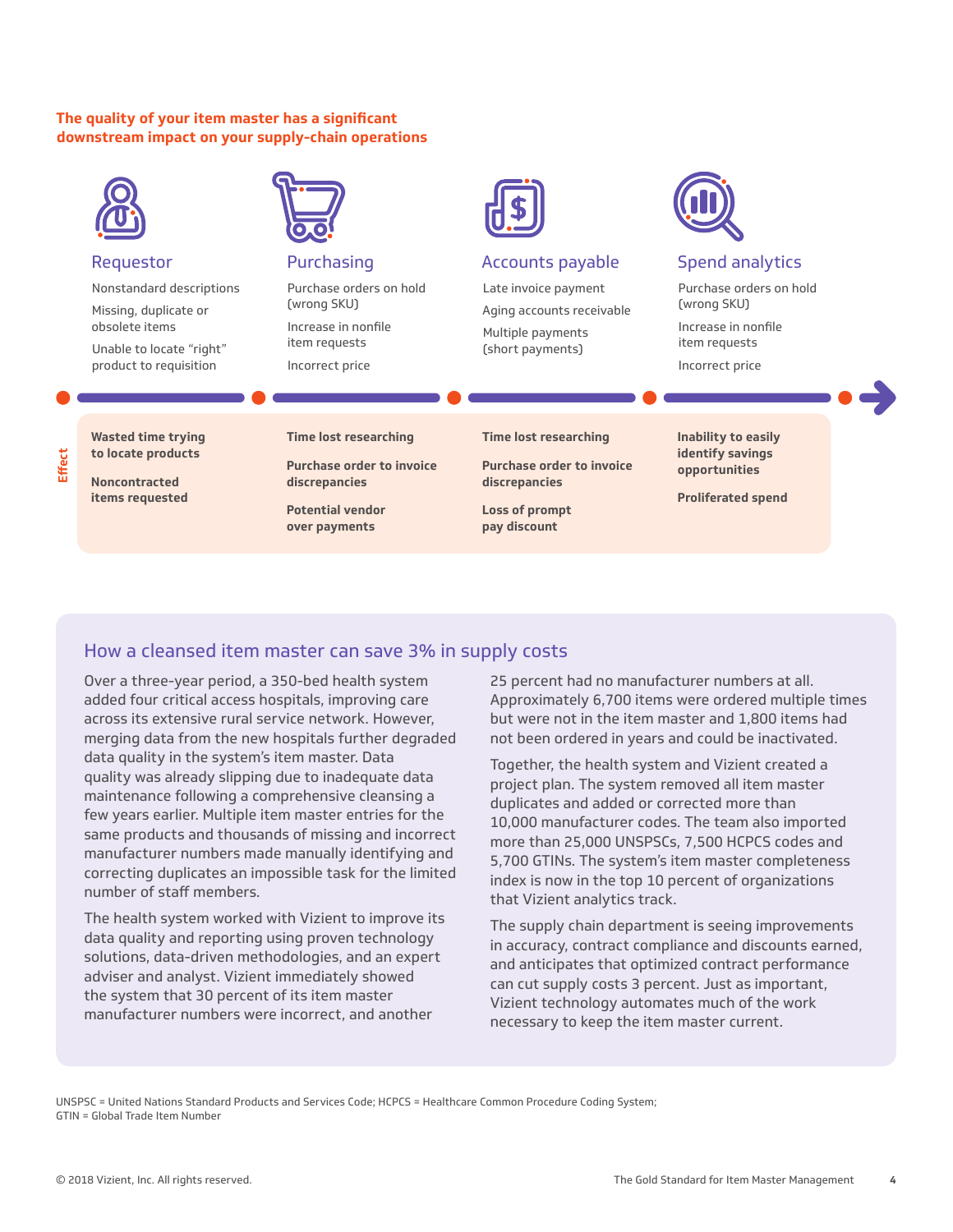## The ideal item master

Health care continually evolves, making a 100 percent perfect item master unlikely. However, achieving an item master within the gold standard range is certainly within each health system's grasp.

Those in the gold standard range have certain characteristics in common:

- The item master has a single point of accountability and management
- Each item has a standardized item description and nomenclature
- Pricing for all contracted items is validated and updated daily
- The item master incorporates artificial intelligence technology for regular cleansing

#### Item master success measures

- At least 95 percent of all purchase order lines tie back to item master-managed items
- At least 95 percent price accuracy between item master pricing and contract catalog pricing

## Global supply chain standards

The Global Standards One (GS1) standards, anticipated to go in to effect Jan. 1, 2019, will increase patient safety, supply chain security and efficiency, traceability, and accurate data synchronization in health care—effectively tying utilization, itemization and standardization back to clinical procedures and outcomes. Best-in-practice item master management should incorporate these standards. For more information, visit https://www.gs1.org/healthcare/about.

#### How item master enrichment identified \$500,000 in revenue for immediate billing

A 145-bed hospital was caught off guard when some insurance payers began requiring HCPCS codes for certain line items in order to pay claims. The urgent need to search for missing codes turned some registered nurses into makeshift medical billing coders. But team members simply were unable to find many of the codes they were missing.

To solve the problem, the hospital sent its item master to Vizient to standardize and enrich. With the help of three resulting cleansing reports, the hospital identified more than \$500,000 in revenue that could immediately be billed. The hospital now receives monthly cleansing passes that find the HCPCS codes needed for billing, and Vizient also provides standardized data on demand. This revised process and improved accuracy allows team members to use their time on other important endeavors.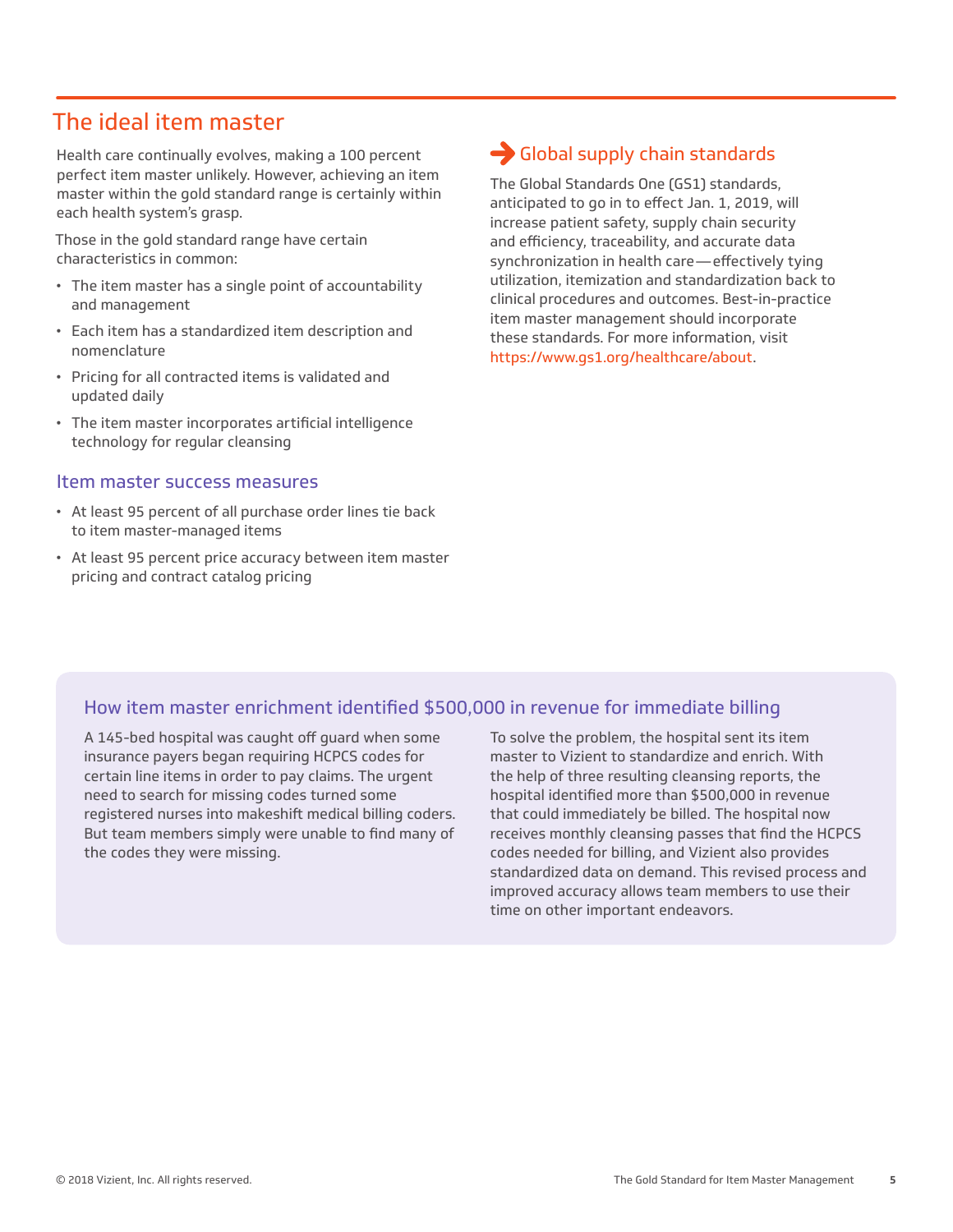# Determining the depth of dirty data

Identifying dirty data can be difficult and cumbersome, often requiring manual research and validation techniques. It's often advantageous to work with a data cleansing expert to help identify dirty data, because an expert cleansing provider will have the scalability and resources necessary to normalize and isolate anomalies within supply chain source data. These providers can also recommend how to best implement corrections within the source data.

There are multiple factors that identify the depth of dirty data within your supply chain, including:

- Product descriptions that lack a consistent and standardized format (e.g., noun, application, attribute, etc.)
- Products missing vendor or manufacturer information (e.g., name or catalog numbers)
- Products with incomplete packaging data (e.g., missing unit of measure and conversion factors, as well as standardized to the American National Standards Institute code)
- A high number of errors reported through electronic data interchange transactions
- A high number of invoice discrepancies
- A high number of purchase order lines that don't tie back to an item in the item file
- A high number of purchase order discrepancies
- Poor contract pricing utilization with procurement processes

## Cleansing is a continual process

An initial master cleansing to correct longtime errors and inconsistencies is an absolute necessity for health systems. But it's only a start.

Item masters are moving targets because health care continually evolves. Contracts turn over, vendors are bought out and distributors change. Health systems need to incorporate a proactive data cleansing approach that includes, at a minimum, monthly updates. Item masters are not a one-and-done concept. Left unattended, the item master will once again become out of date and full of errors.

While health systems initially attempt to manage their item masters internally, they often find the task timeconsuming, costly and difficult—especially in the face of new GS1 standards set to go into effect Jan. 1, 2019. Best-in-class data management initiatives require an investment in leading technology solutions and experts who can transform your item master from a burden into a strategic asset.

As your item master improves, your health system will experience the benefits of clean data through every step of the supply chain, including:

- Increased contract compliance
- Minimized time spent resolving purchase order to invoice discrepancies
- Reduced vendor overpayments
- Maximized prompt pay discounts
- Decreased product fulfillment cycle times
- Improved quality of reporting and analytics

As the nation's largest member-driven health care performance improvement company, Vizient provides network-powered insights in the critical areas of clinical, operational, and supply chain performance and empowers members to deliver exceptional, cost-effective care.